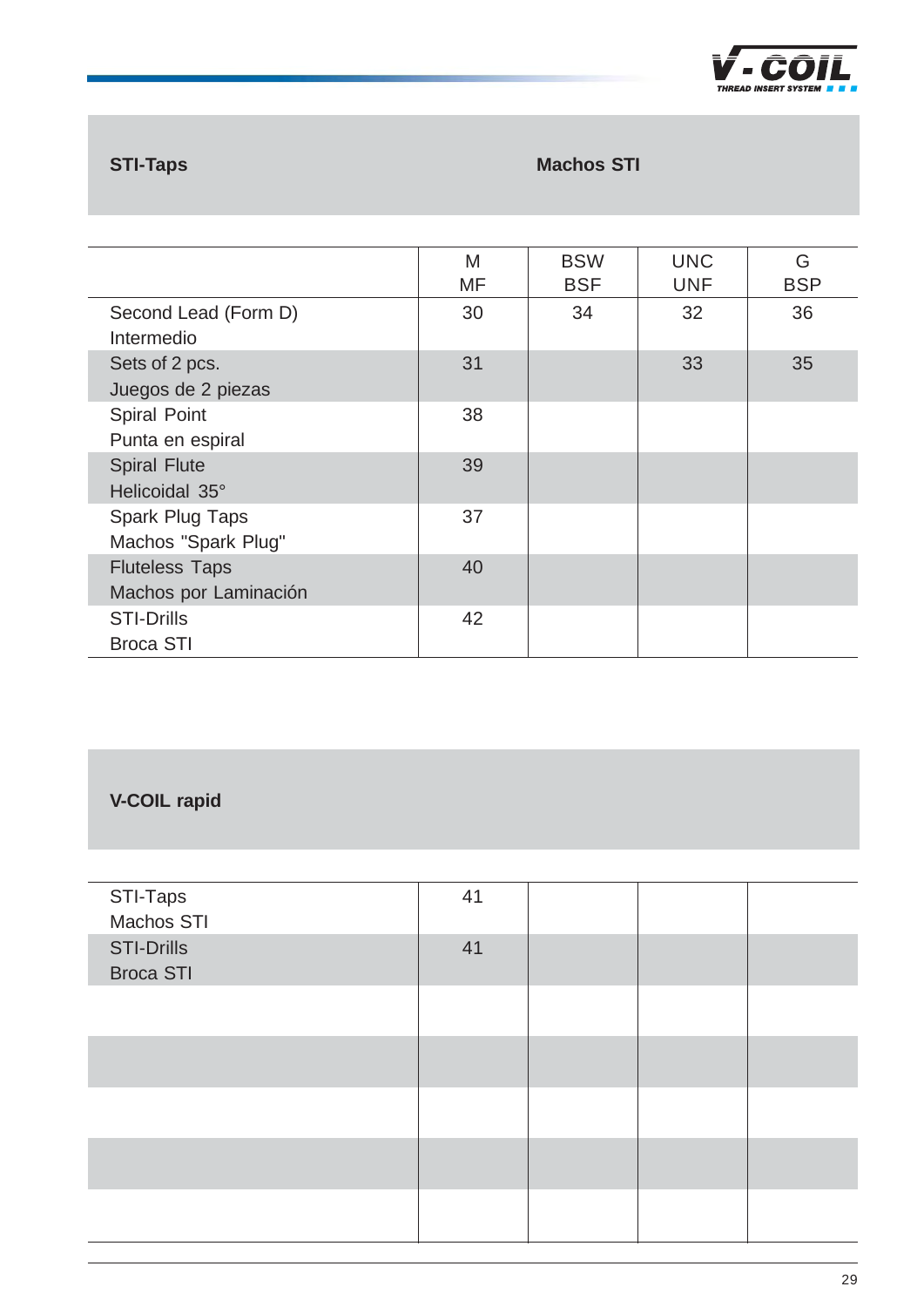

# **Macho STI (Intermedio)**

| IMKEAD INSEKI SYSIEM <b>&amp; B</b> |         |                                    |                     |                |                |                     |          |                |
|-------------------------------------|---------|------------------------------------|---------------------|----------------|----------------|---------------------|----------|----------------|
| <b>STI-Taps (Second Lead)</b>       |         | for Wire-Thread-Inserts ISO 2 (6H) |                     |                |                |                     |          |                |
| <b>Macho STI (Intermedio)</b>       |         | para Insertos roscados ISO 2 (6H)  |                     |                |                | <b>WANDARD ROOM</b> |          |                |
| Form D                              |         | <b>HSS-G</b>                       | Tolerance ISO1 (4H) | M              |                |                     |          |                |
| Nominal<br>Diameter D               | P       | B                                  | L <sub>1</sub>      | L <sub>2</sub> | D <sub>2</sub> | Ø                   | Art.-No. | Price<br>$\in$ |
| M <sub>2</sub>                      | x 0.40  | 2.5                                | 44.5                | 9.5            | 2.8            | 2.24                | 03001    | 6,60           |
| 2.5<br>M                            | x 0.45  | 3.1                                | 48.0                | 11.0           | 3.15           | 2.50                | 03003    | 6,60           |
| 3<br>M                              | $x$ 0.5 | 3.6                                | 53.0                | 13.0           | 4.0            | 3.15                | 03005    | 5,80           |
| M<br>3.5                            | x 0.6   | 4.3                                | 53.0                | 13.0           | 4.5            | 3.55                | 03006    | 5,80           |
| $\overline{4}$<br>M                 | x 0.7   | 4.9                                | 58.0                | 16.0           | 5.0            | 4.00                | 03007    | 5,80           |
| $5\phantom{1}$<br>M                 | x 0.8   | 6.0                                | 66.0                | 19.0           | 6.3            | 5.00                | 03008    | 5,80           |
| 6<br>M                              | $x$ 1.0 | 7.3                                | 72.0                | 22.0           | 8.0            | 6.30                | 03009    | 5,80           |
| $\overline{7}$<br>M                 | x 1.0   | 8.3                                | 72.0                | 22.0           | 9.0            | 7.10                | 03010    | 7,20           |
| 8<br>M                              | x 1.25  | 9.6                                | 80.0                | 24.0           | 10.0           | 8.00                | 03011    | 7,20           |
| M<br>8                              | $x$ 1.0 | 9.3                                | 80.0                | 24.0           | 10.0           | 8.00                | 03012    | 7,20           |
| -9<br>M                             | x 1.25  | 10.6                               | 85.0                | 25.0           | 8.0            | 6.30                | 03013    | 8,80           |
| M 10                                | x 1.5   | 11.9                               | 89.0                | 29.0           | 9.0            | 7.10                | 03015    | 8,80           |
| M 10                                | x 1.25  | 11.6                               | 85.0                | 25.0           | 8.0            | 6.30                | 03016    | 8,80           |
| M 10                                | $x$ 1.0 | 11.3                               | 85.0                | 25.0           | 8.0            | 6.30                | 03017    | 8,80           |
| M 11                                | x 1.5   | 12.9                               | 89.0                | 29.0           | 9.0            | 7.10                | 03018    | 10,00          |
| M 12                                | x 1.75  | 14.3                               | 95.0                | 30.0           | 11.2           | 9.00                | 03020    | 10,00          |
| M 12                                | x 1.5   | 14.0                               | 95.0                | 30.0           | 11.2           | 9.00                | 03021    | 12,20          |
| M 12                                | x 1.25  | 13.6                               | 95.0                | 30.0           | 11.2           | 9.00                | 03022    | 12,20          |
| M 12                                | $x$ 1.0 | 13.3                               | 95.0                | 30.0           | 11.2           | 9.00                | 03023    | 12,20          |
| M 14                                | x 2.0   | 16.6                               | 102.0               | 32.0           | 12.5           | 10.00               | 03027    | 13,90          |
| M 14                                | x 1.5   | 16.0                               | 102.0               | 32.0           | 12.5           | 10.00               | 03028    | 13,90          |
| M 14                                | x 1.25  | 15.6                               | 102.0               | 32.0           | 12.5           | 10.00               | 03029    | 13,90          |
| M 14                                | $x$ 1.0 | 15.3                               | 102.0               | 32.0           | 12.5           | 10.00               | 03030    | 13,90          |
| M 16                                | x 2.0   | 18.6                               | 112.0               | 37.0           | 14.0           | 11.20               | 03033    | 16,70          |
| M 16                                | x 1.5   | 18.0                               | 104.0               | 29.0           | 14.0           | 11.20               | 03034    | 16,70          |
| M 18                                | x 2.5   | 21.3                               | 118.0               | 38.0           | 16.0           | 12.50               | 03035    | 21,00          |
| M 18                                | x 2.0   | 20.6                               | 104.0               | 29.0           | 14.0           | 11.20               | 03036    | 21,00          |
| M 18                                | x 1.5   | 20.0                               | 104.0               | 29.0           | 14.0           | 11.20               | 03037    | 21,00          |
| M 20                                | x 2.5   | 23.3                               | 118.0               | 38.0           | 16.0           | 12.50               | 03038    | 23,10          |
| M 20                                | x 2.0   | 22.6                               | 113.0               | 33.0           | 16.0           | 12.50               | 03039    | 23,10          |
| M 20                                | x 1.5   | 22.0                               | 113.0               | 33.0           | 16.0           | 12.50               | 03040    | 23,10          |
| M 22                                | x 2.5   | 25.3                               | 130.0               | 45.0           | 18.0           | 14.00               | 03041    | 26,60          |
| M 22                                | x 2.0   | 24.6                               | 120.0               | 35.0           | 18.0           | 14.00               | 03042    | 26,60          |
| M 22                                | x 1.5   | 24.0                               | 120.0               | 35.0           | 18.0           | 14.00               | 03043    | 26,60          |
| M 24                                | x 3.0   | 27.9                               | 138.0               | 48.0           | 20.0           | 16.00               | 03044    | 33,60          |
| M 24                                | x 2.0   | 26.6                               | 127.0               | 37.0           | 20.0           | 16.00               | 03045    | 33,60          |
| M 24                                | $x$ 1.5 | 26.0                               | 120.0               | 35.0           | 18.0           | 14.00               | 03046    | 33,60          |

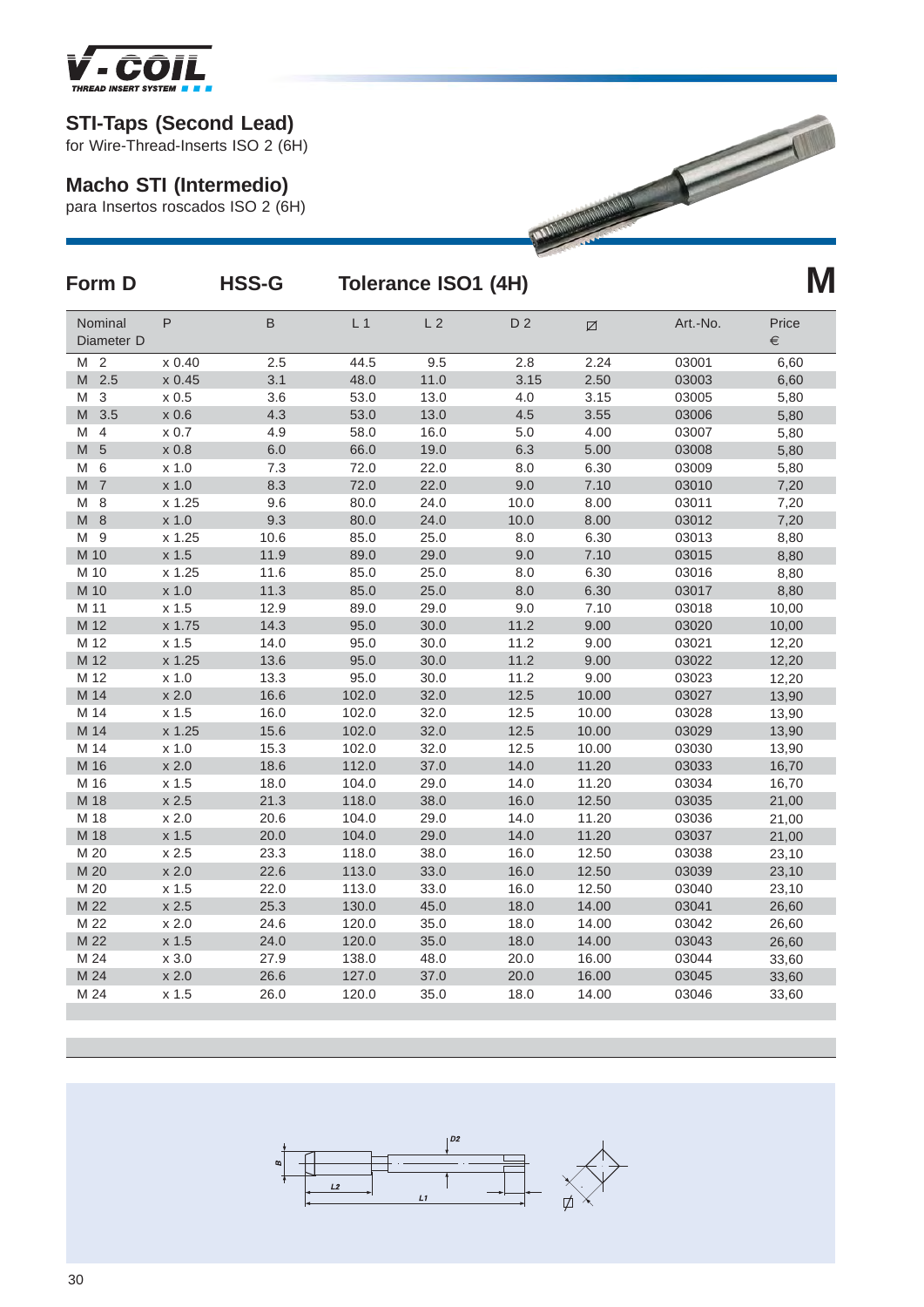

**M**

#### **STI-Taps, set of 2 pcs.**

for Wire-Thread-Inserts ISO 2 (6H)

# **Machos Mano STI, en juegos de 2 piezas**

para Insertos roscados ISO 2 (6H)



# **HSS-G Tolerance ISO1 (4H)**

| Nominal<br>Diameter D | P                | B    | L <sub>1</sub> | L <sub>2</sub> | D <sub>2</sub> | Ø    | Art.-No. | Price<br>€ |
|-----------------------|------------------|------|----------------|----------------|----------------|------|----------|------------|
| M 26                  | x <sub>1.5</sub> | 28.0 | 127            | 37             | 20.0           | 16.0 | 03049    | 108,00     |
| M 27                  | x 3.0            | 30.9 | 151            | 51             | 22.4           | 18.0 | 03050    | 108,00     |
| M 27                  | x 2.0            | 29.6 | 127            | 37             | 20.0           | 16.0 | 03051    | 108,00     |
| M 27                  | $x$ 1.5          | 29.0 | 127            | 37             | 20.0           | 16.0 | 03052    | 108,00     |
| M 28                  | x <sub>1.5</sub> | 30.0 | 127            | 37             | 20.0           | 16.0 | 03053    | 144,00     |
| M 30                  | $x$ 3.5          | 34.6 | 162            | 57             | 25.0           | 20.0 | 03054    | 144,00     |
| M 30                  | x 2.0            | 32.6 | 137            | 37             | 22.4           | 18.0 | 03055    | 144,00     |
| M 30                  | x <sub>1.5</sub> | 32.0 | 137            | 37             | 22.4           | 18.0 | 03056    | 144,00     |
| M 33                  | $x$ 3.5          | 37.6 | 162            | 57             | 25.0           | 20.0 | 03057    | 144,00     |
| M 33                  | x 2.0            | 35.6 | 144            | 37             | 25.0           | 20.0 | 03058    | 144,00     |
| M 36                  | x 4.0            | 41.2 | 170            | 60             | 28.0           | 22.4 | 03060    | 159,60     |
| M 36                  | x 3.0            | 39.9 | 170            | 60             | 28.0           | 22.4 | 03061    | 159,60     |
| M 36                  | x 2.0            | 38.6 | 150            | 39             | 28.0           | 22.4 | 03062    | 159,60     |
| M 36                  | x <sub>1.5</sub> | 38.0 | 150            | 39             | 28.0           | 22.4 | 03063    | 159.60     |
|                       |                  |      |                |                |                |      |          |            |

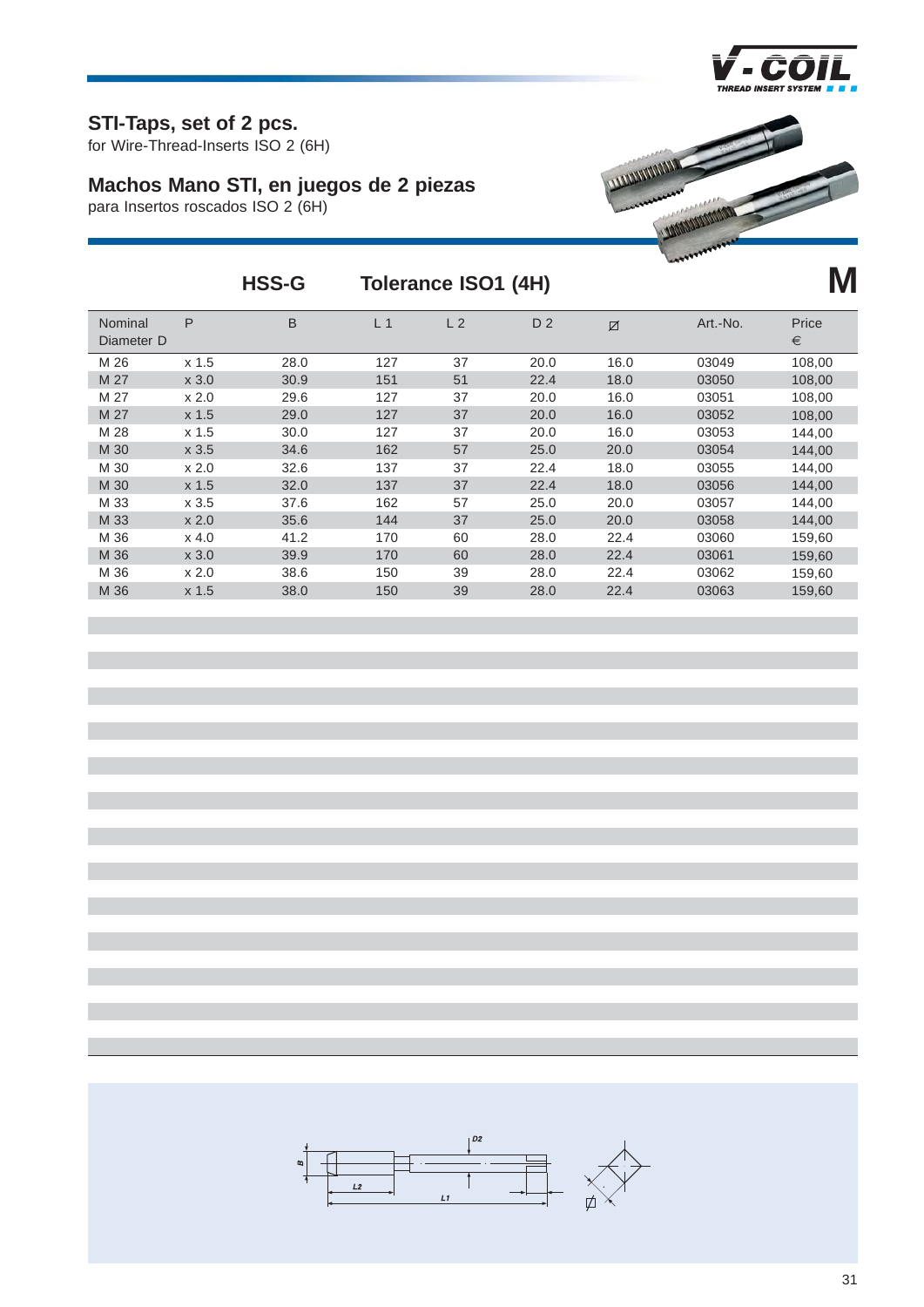

#### **Machos STI (Intermedio)**

| <b>STI-Taps (Second Lead)</b><br>for Wire-Thread-Inserts Tolerance 2B<br><b>Machos STI (Intermedio)</b><br><b>WARMAN MARKET</b><br>para Insertos roscados Tolerancia 2B<br><b>UNC/UNF</b><br><b>HSS-G</b><br><b>Tolerance 3B</b><br>Form D<br>D <sub>2</sub><br>Nominal<br>B<br>L <sub>1</sub><br>L <sub>2</sub><br>Art.-No.<br>Price<br>Ø<br>Diameter D<br>€<br><b>UNC/NC</b><br>No. 2 x 56<br>2.8<br>48.0<br>10.0<br>3.15<br>2.5<br>03100<br>8,80<br>No. 4 x 40<br>3.7<br>53.0<br>13.0<br>3.15<br>03101<br>4.0<br>8,80<br>4.0<br>53.0<br>13.0<br>3.15<br>03102<br>No. 5 x 40<br>4.0<br>8,80<br>No. 6 x 32<br>4.5<br>58.0<br>16.0<br>5.0<br>4.00<br>8,80<br>03103<br>No. 8 x 32<br>5.2<br>62.0<br>17.0<br>4.50<br>03104<br>8,80<br>5.6<br>No. 10 x 24<br>6.2<br>66.0<br>19.0<br>5.00<br>03105<br>6.3<br>8,80<br>No. 12 x 24<br>66.0<br>19.0<br>7.1<br>5.60<br>03106<br>6.9<br>8,80<br>$1/4 \times 20$<br>72.0<br>22.0<br>8.0<br>6.30<br>8.0<br>03107<br>5,80<br>$5/16 \times 18$<br>24.0<br>10.0<br>8.00<br>9.8<br>80.0<br>03108<br>6,30<br>$3/8 \times 16$<br>11.6<br>85.0<br>25.0<br>8.0<br>6.30<br>03109<br>6,60<br>$7/16 \times 14$<br>13.5<br>95.0<br>11.2<br>03110<br>8,80<br>30.0<br>9.00<br>15.2<br>$1/2 \times 13$<br>102.0<br>32.0<br>12.5<br>03111<br>10,00<br>10.00<br>$9/16 \times 12$<br>112.0<br>17.0<br>37.0<br>14.0<br>11.20<br>03112<br>16,60<br>5/8 x 11<br>18.9<br>112.0<br>37.0<br>14.0<br>11.20<br>03113<br>20,50<br>$3/4 \times 10$<br>22.4<br>118.0<br>38.0<br>16.0<br>12.50<br>03114<br>24,90<br>$7/8 \times 9$<br>25.9<br>130.0<br>45.0<br>18.0<br>14.00<br>03115<br>29,00<br>$1" \times 8$<br>29.5<br>138.0<br>48.0<br>20.0<br>16.00<br>03116<br>29,00<br><b>UNF/NF</b><br>No. 4 x 48<br>3.5<br>53.0<br>13.0<br>4.0<br>3.15<br>03151<br>8,80<br>No. 6 x 40<br>13.0<br>3.55<br>4.3<br>53.0<br>4.5<br>03152<br>8,80<br>No. 8 x 36<br>5.1<br>62.0<br>17.0<br>5.6<br>4.50<br>03153<br>8,80<br>5.9<br>No. 10 x 32<br>66.0<br>19.0<br>6.3<br>5.00<br>03154<br>8,80<br>6.30<br>$1/4 \times 28$<br>7.5<br>69.0<br>19.0<br>8.0<br>03155<br>5,80<br>$5/16 \times 24$<br>9.3<br>76.0<br>20.0<br>10.0<br>8.00<br>03156<br>6,30<br>$3/8 \times 24$<br>10.9<br>82.0<br>22.0<br>8.0<br>6.30<br>03157<br>6,60<br>12.8<br>84.0<br>7.10<br>7/16 x 20<br>24.0<br>9.0<br>03158<br>8,80<br>$1/2 \times 20$<br>11.2<br>14.4<br>90.0<br>25.0<br>9.00<br>03159<br>10,00<br>16.1<br>12.5<br>$9/16 \times 18$<br>104.0<br>29.0<br>10.00<br>03160<br>16,60<br>$5/8 \times 18$<br>17.7<br>104.0<br>29.0<br>14.0<br>03161<br>11.20<br>20,50<br>21.1<br>$3/4 \times 16$<br>104.0<br>29.0<br>14.0<br>11.20<br>03162<br>24,90<br>$7/8 \times 14$<br>24.6<br>120.0<br>35.0<br>18.0<br>14.00<br>03163<br>29,00<br>127.0<br>$1" \times 12$<br>28.2<br>37.0<br>20.0<br>16.00<br>03164<br>29,00<br>$1" \times 14$<br>27.8<br>127.0<br>37.0<br>16.00<br>20.0<br>03165<br>29,00 |  |  |  |  |
|----------------------------------------------------------------------------------------------------------------------------------------------------------------------------------------------------------------------------------------------------------------------------------------------------------------------------------------------------------------------------------------------------------------------------------------------------------------------------------------------------------------------------------------------------------------------------------------------------------------------------------------------------------------------------------------------------------------------------------------------------------------------------------------------------------------------------------------------------------------------------------------------------------------------------------------------------------------------------------------------------------------------------------------------------------------------------------------------------------------------------------------------------------------------------------------------------------------------------------------------------------------------------------------------------------------------------------------------------------------------------------------------------------------------------------------------------------------------------------------------------------------------------------------------------------------------------------------------------------------------------------------------------------------------------------------------------------------------------------------------------------------------------------------------------------------------------------------------------------------------------------------------------------------------------------------------------------------------------------------------------------------------------------------------------------------------------------------------------------------------------------------------------------------------------------------------------------------------------------------------------------------------------------------------------------------------------------------------------------------------------------------------------------------------------------------------------------------------------------------------------------------------------------------------------------------------------------------------------------------------------------------------------------------------------------------------------------------------------------------------------------------------------------------------------------------------------------------------------------------------|--|--|--|--|
|                                                                                                                                                                                                                                                                                                                                                                                                                                                                                                                                                                                                                                                                                                                                                                                                                                                                                                                                                                                                                                                                                                                                                                                                                                                                                                                                                                                                                                                                                                                                                                                                                                                                                                                                                                                                                                                                                                                                                                                                                                                                                                                                                                                                                                                                                                                                                                                                                                                                                                                                                                                                                                                                                                                                                                                                                                                                      |  |  |  |  |
|                                                                                                                                                                                                                                                                                                                                                                                                                                                                                                                                                                                                                                                                                                                                                                                                                                                                                                                                                                                                                                                                                                                                                                                                                                                                                                                                                                                                                                                                                                                                                                                                                                                                                                                                                                                                                                                                                                                                                                                                                                                                                                                                                                                                                                                                                                                                                                                                                                                                                                                                                                                                                                                                                                                                                                                                                                                                      |  |  |  |  |
|                                                                                                                                                                                                                                                                                                                                                                                                                                                                                                                                                                                                                                                                                                                                                                                                                                                                                                                                                                                                                                                                                                                                                                                                                                                                                                                                                                                                                                                                                                                                                                                                                                                                                                                                                                                                                                                                                                                                                                                                                                                                                                                                                                                                                                                                                                                                                                                                                                                                                                                                                                                                                                                                                                                                                                                                                                                                      |  |  |  |  |
|                                                                                                                                                                                                                                                                                                                                                                                                                                                                                                                                                                                                                                                                                                                                                                                                                                                                                                                                                                                                                                                                                                                                                                                                                                                                                                                                                                                                                                                                                                                                                                                                                                                                                                                                                                                                                                                                                                                                                                                                                                                                                                                                                                                                                                                                                                                                                                                                                                                                                                                                                                                                                                                                                                                                                                                                                                                                      |  |  |  |  |
|                                                                                                                                                                                                                                                                                                                                                                                                                                                                                                                                                                                                                                                                                                                                                                                                                                                                                                                                                                                                                                                                                                                                                                                                                                                                                                                                                                                                                                                                                                                                                                                                                                                                                                                                                                                                                                                                                                                                                                                                                                                                                                                                                                                                                                                                                                                                                                                                                                                                                                                                                                                                                                                                                                                                                                                                                                                                      |  |  |  |  |
|                                                                                                                                                                                                                                                                                                                                                                                                                                                                                                                                                                                                                                                                                                                                                                                                                                                                                                                                                                                                                                                                                                                                                                                                                                                                                                                                                                                                                                                                                                                                                                                                                                                                                                                                                                                                                                                                                                                                                                                                                                                                                                                                                                                                                                                                                                                                                                                                                                                                                                                                                                                                                                                                                                                                                                                                                                                                      |  |  |  |  |
|                                                                                                                                                                                                                                                                                                                                                                                                                                                                                                                                                                                                                                                                                                                                                                                                                                                                                                                                                                                                                                                                                                                                                                                                                                                                                                                                                                                                                                                                                                                                                                                                                                                                                                                                                                                                                                                                                                                                                                                                                                                                                                                                                                                                                                                                                                                                                                                                                                                                                                                                                                                                                                                                                                                                                                                                                                                                      |  |  |  |  |
|                                                                                                                                                                                                                                                                                                                                                                                                                                                                                                                                                                                                                                                                                                                                                                                                                                                                                                                                                                                                                                                                                                                                                                                                                                                                                                                                                                                                                                                                                                                                                                                                                                                                                                                                                                                                                                                                                                                                                                                                                                                                                                                                                                                                                                                                                                                                                                                                                                                                                                                                                                                                                                                                                                                                                                                                                                                                      |  |  |  |  |
|                                                                                                                                                                                                                                                                                                                                                                                                                                                                                                                                                                                                                                                                                                                                                                                                                                                                                                                                                                                                                                                                                                                                                                                                                                                                                                                                                                                                                                                                                                                                                                                                                                                                                                                                                                                                                                                                                                                                                                                                                                                                                                                                                                                                                                                                                                                                                                                                                                                                                                                                                                                                                                                                                                                                                                                                                                                                      |  |  |  |  |
|                                                                                                                                                                                                                                                                                                                                                                                                                                                                                                                                                                                                                                                                                                                                                                                                                                                                                                                                                                                                                                                                                                                                                                                                                                                                                                                                                                                                                                                                                                                                                                                                                                                                                                                                                                                                                                                                                                                                                                                                                                                                                                                                                                                                                                                                                                                                                                                                                                                                                                                                                                                                                                                                                                                                                                                                                                                                      |  |  |  |  |
|                                                                                                                                                                                                                                                                                                                                                                                                                                                                                                                                                                                                                                                                                                                                                                                                                                                                                                                                                                                                                                                                                                                                                                                                                                                                                                                                                                                                                                                                                                                                                                                                                                                                                                                                                                                                                                                                                                                                                                                                                                                                                                                                                                                                                                                                                                                                                                                                                                                                                                                                                                                                                                                                                                                                                                                                                                                                      |  |  |  |  |
|                                                                                                                                                                                                                                                                                                                                                                                                                                                                                                                                                                                                                                                                                                                                                                                                                                                                                                                                                                                                                                                                                                                                                                                                                                                                                                                                                                                                                                                                                                                                                                                                                                                                                                                                                                                                                                                                                                                                                                                                                                                                                                                                                                                                                                                                                                                                                                                                                                                                                                                                                                                                                                                                                                                                                                                                                                                                      |  |  |  |  |
|                                                                                                                                                                                                                                                                                                                                                                                                                                                                                                                                                                                                                                                                                                                                                                                                                                                                                                                                                                                                                                                                                                                                                                                                                                                                                                                                                                                                                                                                                                                                                                                                                                                                                                                                                                                                                                                                                                                                                                                                                                                                                                                                                                                                                                                                                                                                                                                                                                                                                                                                                                                                                                                                                                                                                                                                                                                                      |  |  |  |  |
|                                                                                                                                                                                                                                                                                                                                                                                                                                                                                                                                                                                                                                                                                                                                                                                                                                                                                                                                                                                                                                                                                                                                                                                                                                                                                                                                                                                                                                                                                                                                                                                                                                                                                                                                                                                                                                                                                                                                                                                                                                                                                                                                                                                                                                                                                                                                                                                                                                                                                                                                                                                                                                                                                                                                                                                                                                                                      |  |  |  |  |
|                                                                                                                                                                                                                                                                                                                                                                                                                                                                                                                                                                                                                                                                                                                                                                                                                                                                                                                                                                                                                                                                                                                                                                                                                                                                                                                                                                                                                                                                                                                                                                                                                                                                                                                                                                                                                                                                                                                                                                                                                                                                                                                                                                                                                                                                                                                                                                                                                                                                                                                                                                                                                                                                                                                                                                                                                                                                      |  |  |  |  |
|                                                                                                                                                                                                                                                                                                                                                                                                                                                                                                                                                                                                                                                                                                                                                                                                                                                                                                                                                                                                                                                                                                                                                                                                                                                                                                                                                                                                                                                                                                                                                                                                                                                                                                                                                                                                                                                                                                                                                                                                                                                                                                                                                                                                                                                                                                                                                                                                                                                                                                                                                                                                                                                                                                                                                                                                                                                                      |  |  |  |  |
|                                                                                                                                                                                                                                                                                                                                                                                                                                                                                                                                                                                                                                                                                                                                                                                                                                                                                                                                                                                                                                                                                                                                                                                                                                                                                                                                                                                                                                                                                                                                                                                                                                                                                                                                                                                                                                                                                                                                                                                                                                                                                                                                                                                                                                                                                                                                                                                                                                                                                                                                                                                                                                                                                                                                                                                                                                                                      |  |  |  |  |
|                                                                                                                                                                                                                                                                                                                                                                                                                                                                                                                                                                                                                                                                                                                                                                                                                                                                                                                                                                                                                                                                                                                                                                                                                                                                                                                                                                                                                                                                                                                                                                                                                                                                                                                                                                                                                                                                                                                                                                                                                                                                                                                                                                                                                                                                                                                                                                                                                                                                                                                                                                                                                                                                                                                                                                                                                                                                      |  |  |  |  |
|                                                                                                                                                                                                                                                                                                                                                                                                                                                                                                                                                                                                                                                                                                                                                                                                                                                                                                                                                                                                                                                                                                                                                                                                                                                                                                                                                                                                                                                                                                                                                                                                                                                                                                                                                                                                                                                                                                                                                                                                                                                                                                                                                                                                                                                                                                                                                                                                                                                                                                                                                                                                                                                                                                                                                                                                                                                                      |  |  |  |  |
|                                                                                                                                                                                                                                                                                                                                                                                                                                                                                                                                                                                                                                                                                                                                                                                                                                                                                                                                                                                                                                                                                                                                                                                                                                                                                                                                                                                                                                                                                                                                                                                                                                                                                                                                                                                                                                                                                                                                                                                                                                                                                                                                                                                                                                                                                                                                                                                                                                                                                                                                                                                                                                                                                                                                                                                                                                                                      |  |  |  |  |
|                                                                                                                                                                                                                                                                                                                                                                                                                                                                                                                                                                                                                                                                                                                                                                                                                                                                                                                                                                                                                                                                                                                                                                                                                                                                                                                                                                                                                                                                                                                                                                                                                                                                                                                                                                                                                                                                                                                                                                                                                                                                                                                                                                                                                                                                                                                                                                                                                                                                                                                                                                                                                                                                                                                                                                                                                                                                      |  |  |  |  |
|                                                                                                                                                                                                                                                                                                                                                                                                                                                                                                                                                                                                                                                                                                                                                                                                                                                                                                                                                                                                                                                                                                                                                                                                                                                                                                                                                                                                                                                                                                                                                                                                                                                                                                                                                                                                                                                                                                                                                                                                                                                                                                                                                                                                                                                                                                                                                                                                                                                                                                                                                                                                                                                                                                                                                                                                                                                                      |  |  |  |  |
|                                                                                                                                                                                                                                                                                                                                                                                                                                                                                                                                                                                                                                                                                                                                                                                                                                                                                                                                                                                                                                                                                                                                                                                                                                                                                                                                                                                                                                                                                                                                                                                                                                                                                                                                                                                                                                                                                                                                                                                                                                                                                                                                                                                                                                                                                                                                                                                                                                                                                                                                                                                                                                                                                                                                                                                                                                                                      |  |  |  |  |
|                                                                                                                                                                                                                                                                                                                                                                                                                                                                                                                                                                                                                                                                                                                                                                                                                                                                                                                                                                                                                                                                                                                                                                                                                                                                                                                                                                                                                                                                                                                                                                                                                                                                                                                                                                                                                                                                                                                                                                                                                                                                                                                                                                                                                                                                                                                                                                                                                                                                                                                                                                                                                                                                                                                                                                                                                                                                      |  |  |  |  |
|                                                                                                                                                                                                                                                                                                                                                                                                                                                                                                                                                                                                                                                                                                                                                                                                                                                                                                                                                                                                                                                                                                                                                                                                                                                                                                                                                                                                                                                                                                                                                                                                                                                                                                                                                                                                                                                                                                                                                                                                                                                                                                                                                                                                                                                                                                                                                                                                                                                                                                                                                                                                                                                                                                                                                                                                                                                                      |  |  |  |  |
|                                                                                                                                                                                                                                                                                                                                                                                                                                                                                                                                                                                                                                                                                                                                                                                                                                                                                                                                                                                                                                                                                                                                                                                                                                                                                                                                                                                                                                                                                                                                                                                                                                                                                                                                                                                                                                                                                                                                                                                                                                                                                                                                                                                                                                                                                                                                                                                                                                                                                                                                                                                                                                                                                                                                                                                                                                                                      |  |  |  |  |
|                                                                                                                                                                                                                                                                                                                                                                                                                                                                                                                                                                                                                                                                                                                                                                                                                                                                                                                                                                                                                                                                                                                                                                                                                                                                                                                                                                                                                                                                                                                                                                                                                                                                                                                                                                                                                                                                                                                                                                                                                                                                                                                                                                                                                                                                                                                                                                                                                                                                                                                                                                                                                                                                                                                                                                                                                                                                      |  |  |  |  |
|                                                                                                                                                                                                                                                                                                                                                                                                                                                                                                                                                                                                                                                                                                                                                                                                                                                                                                                                                                                                                                                                                                                                                                                                                                                                                                                                                                                                                                                                                                                                                                                                                                                                                                                                                                                                                                                                                                                                                                                                                                                                                                                                                                                                                                                                                                                                                                                                                                                                                                                                                                                                                                                                                                                                                                                                                                                                      |  |  |  |  |
|                                                                                                                                                                                                                                                                                                                                                                                                                                                                                                                                                                                                                                                                                                                                                                                                                                                                                                                                                                                                                                                                                                                                                                                                                                                                                                                                                                                                                                                                                                                                                                                                                                                                                                                                                                                                                                                                                                                                                                                                                                                                                                                                                                                                                                                                                                                                                                                                                                                                                                                                                                                                                                                                                                                                                                                                                                                                      |  |  |  |  |
|                                                                                                                                                                                                                                                                                                                                                                                                                                                                                                                                                                                                                                                                                                                                                                                                                                                                                                                                                                                                                                                                                                                                                                                                                                                                                                                                                                                                                                                                                                                                                                                                                                                                                                                                                                                                                                                                                                                                                                                                                                                                                                                                                                                                                                                                                                                                                                                                                                                                                                                                                                                                                                                                                                                                                                                                                                                                      |  |  |  |  |
|                                                                                                                                                                                                                                                                                                                                                                                                                                                                                                                                                                                                                                                                                                                                                                                                                                                                                                                                                                                                                                                                                                                                                                                                                                                                                                                                                                                                                                                                                                                                                                                                                                                                                                                                                                                                                                                                                                                                                                                                                                                                                                                                                                                                                                                                                                                                                                                                                                                                                                                                                                                                                                                                                                                                                                                                                                                                      |  |  |  |  |
|                                                                                                                                                                                                                                                                                                                                                                                                                                                                                                                                                                                                                                                                                                                                                                                                                                                                                                                                                                                                                                                                                                                                                                                                                                                                                                                                                                                                                                                                                                                                                                                                                                                                                                                                                                                                                                                                                                                                                                                                                                                                                                                                                                                                                                                                                                                                                                                                                                                                                                                                                                                                                                                                                                                                                                                                                                                                      |  |  |  |  |
|                                                                                                                                                                                                                                                                                                                                                                                                                                                                                                                                                                                                                                                                                                                                                                                                                                                                                                                                                                                                                                                                                                                                                                                                                                                                                                                                                                                                                                                                                                                                                                                                                                                                                                                                                                                                                                                                                                                                                                                                                                                                                                                                                                                                                                                                                                                                                                                                                                                                                                                                                                                                                                                                                                                                                                                                                                                                      |  |  |  |  |
|                                                                                                                                                                                                                                                                                                                                                                                                                                                                                                                                                                                                                                                                                                                                                                                                                                                                                                                                                                                                                                                                                                                                                                                                                                                                                                                                                                                                                                                                                                                                                                                                                                                                                                                                                                                                                                                                                                                                                                                                                                                                                                                                                                                                                                                                                                                                                                                                                                                                                                                                                                                                                                                                                                                                                                                                                                                                      |  |  |  |  |
|                                                                                                                                                                                                                                                                                                                                                                                                                                                                                                                                                                                                                                                                                                                                                                                                                                                                                                                                                                                                                                                                                                                                                                                                                                                                                                                                                                                                                                                                                                                                                                                                                                                                                                                                                                                                                                                                                                                                                                                                                                                                                                                                                                                                                                                                                                                                                                                                                                                                                                                                                                                                                                                                                                                                                                                                                                                                      |  |  |  |  |
|                                                                                                                                                                                                                                                                                                                                                                                                                                                                                                                                                                                                                                                                                                                                                                                                                                                                                                                                                                                                                                                                                                                                                                                                                                                                                                                                                                                                                                                                                                                                                                                                                                                                                                                                                                                                                                                                                                                                                                                                                                                                                                                                                                                                                                                                                                                                                                                                                                                                                                                                                                                                                                                                                                                                                                                                                                                                      |  |  |  |  |
|                                                                                                                                                                                                                                                                                                                                                                                                                                                                                                                                                                                                                                                                                                                                                                                                                                                                                                                                                                                                                                                                                                                                                                                                                                                                                                                                                                                                                                                                                                                                                                                                                                                                                                                                                                                                                                                                                                                                                                                                                                                                                                                                                                                                                                                                                                                                                                                                                                                                                                                                                                                                                                                                                                                                                                                                                                                                      |  |  |  |  |
|                                                                                                                                                                                                                                                                                                                                                                                                                                                                                                                                                                                                                                                                                                                                                                                                                                                                                                                                                                                                                                                                                                                                                                                                                                                                                                                                                                                                                                                                                                                                                                                                                                                                                                                                                                                                                                                                                                                                                                                                                                                                                                                                                                                                                                                                                                                                                                                                                                                                                                                                                                                                                                                                                                                                                                                                                                                                      |  |  |  |  |

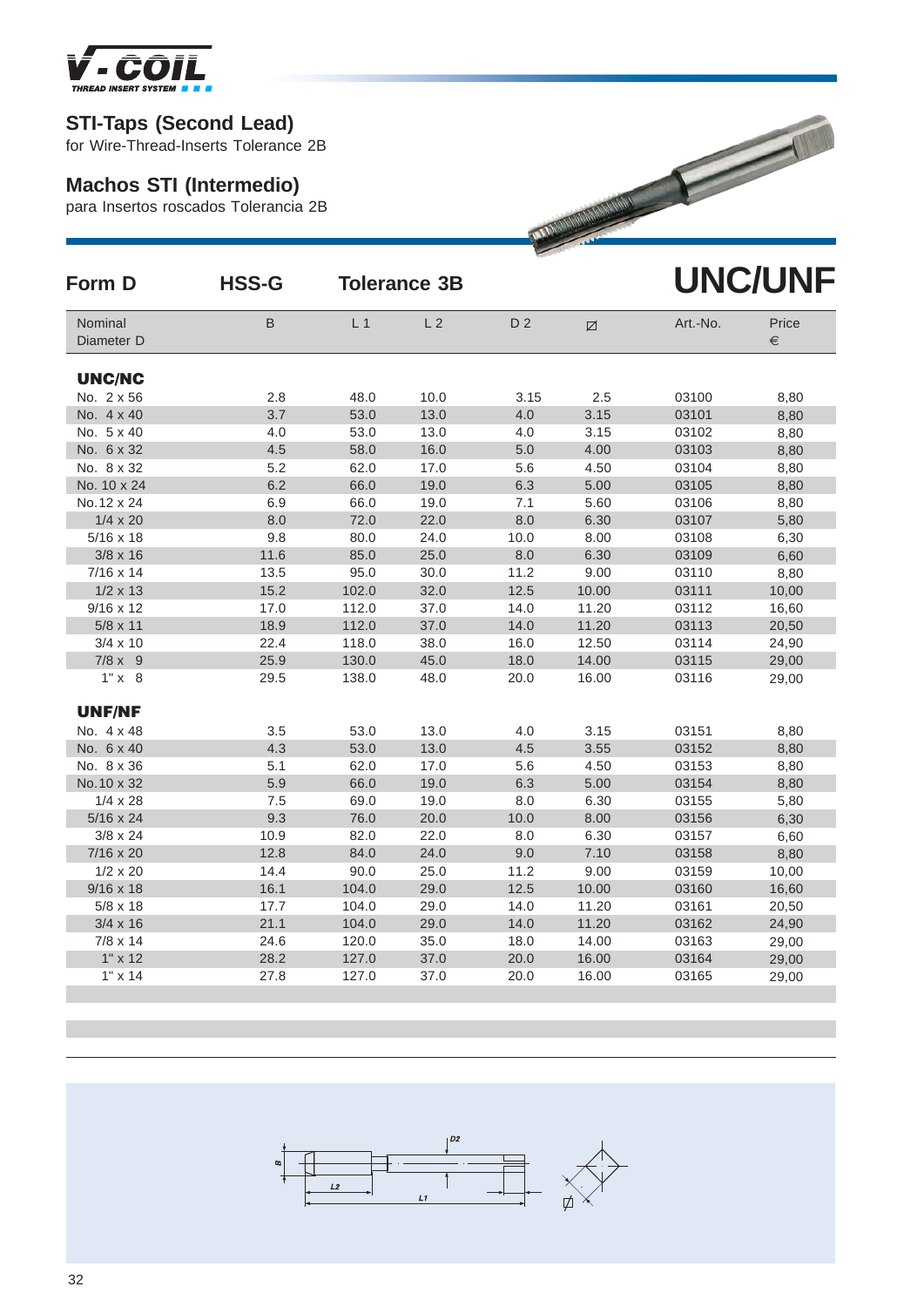

#### **STI-Taps, sets of 2 pcs.**

for Wire-Thread-Inserts Tolerance 2B

# **Machos Mano STI, en juegos de 2 piezas**

para Insertos roscados Tolerancia 2B



|                                    | <b>HSS-G</b> | <b>Tolerance 3B</b> |                |                |      |          | <b>UNC/UNF</b> |
|------------------------------------|--------------|---------------------|----------------|----------------|------|----------|----------------|
| Nominal<br>Diameter D              | B            | L <sub>1</sub>      | L <sub>2</sub> | D <sub>2</sub> | Ø    | Art.-No. | Price<br>€     |
| <b>UNC/NC</b>                      |              |                     |                |                |      |          |                |
| $1.1/8 \times 7$                   | 33.3         | 151                 | 51             | 22.4           | 18.0 | 03117    | 99,50          |
| $1.1/4 \times 7$                   | 36.5         | 162                 | 57             | 25.0           | 20.0 | 03118    | 119,40         |
| $1.3/8 \times 6$                   | 40.4         | 170                 | 60             | 28.0           | 22.4 | 03119    | 149,30         |
| $1.1/2 \times 6$                   | 43.6         | 187                 | 67             | 31.5           | 25.0 | 03120    | 193,50         |
| <b>UNF/NF</b><br>$1.1/8 \times 12$ | 31.3         | 137                 | 37             | 22.4           | 18.0 | 03166    |                |
|                                    | 34.5         |                     |                | 25.0           |      |          | 99,50          |
| $1.1/4 \times 12$                  |              | 144                 | 39             |                | 20.0 | 03167    | 119,40         |
| $1.3/8 \times 12$                  | 37.7         | 150                 | 39             | 28.0           | 22.4 | 03168    | 149,30         |
| $1.1/2 \times 12$                  | 40.9         | 150                 | 39             | 28.0           | 22.4 | 03169    | 193.50         |

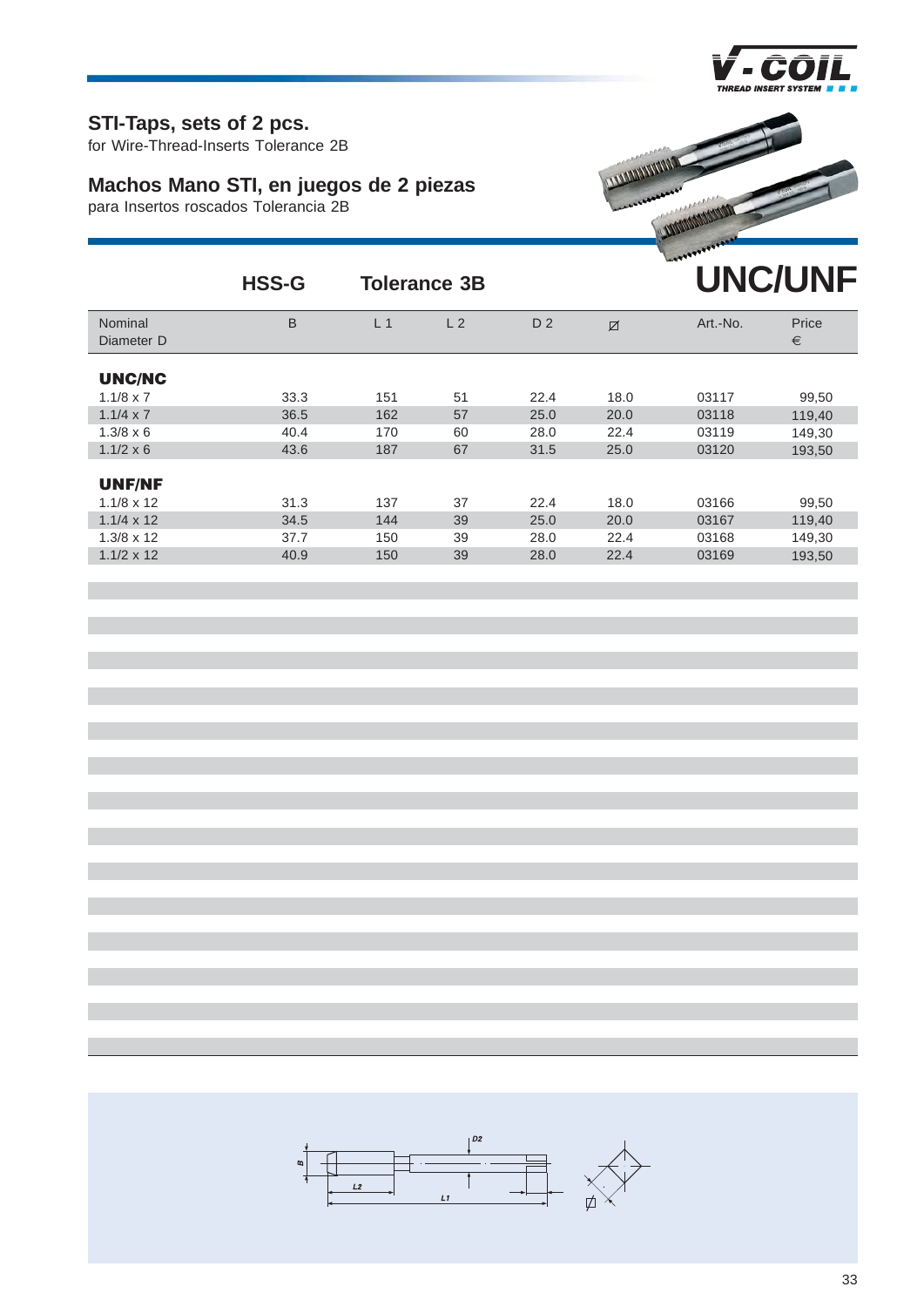

### **Machos STI (Intermedio)**

|                                                          | <b>STI-Taps (Second Lead)</b><br>for Wire-Thread-Inserts |                |                |                |                                       |          |                |  |  |  |  |
|----------------------------------------------------------|----------------------------------------------------------|----------------|----------------|----------------|---------------------------------------|----------|----------------|--|--|--|--|
| <b>Machos STI (Intermedio)</b><br>para Insertos roscados |                                                          |                |                |                | <b>PARTICULAR AND CONTROL CONTROL</b> |          |                |  |  |  |  |
| Form D                                                   | <b>HSS-G</b>                                             |                |                |                |                                       |          | <b>BSW/BSF</b> |  |  |  |  |
| Nominal<br>Diameter D                                    | $\sf B$                                                  | L <sub>1</sub> | L <sub>2</sub> | D <sub>2</sub> | Ø                                     | Art.-No. | Price<br>€     |  |  |  |  |
| <b>BSW</b>                                               |                                                          |                |                |                |                                       |          |                |  |  |  |  |
| $1/8 \times 40$                                          | 3.9                                                      | 53.0           | 13.0           | 4.0            | 3.15                                  | 03201    | 5,80           |  |  |  |  |
| $3/16 \times 24$                                         | 6.0                                                      | 56.0           | 19.0           | 6.3            | 5.00                                  | 03202    | 5,80           |  |  |  |  |
| $1/4 \times 20$                                          | 7.8                                                      | 72.0           | 22.0           | 8.0            | 6.30                                  | 03203    | 5,80           |  |  |  |  |
| $5/16 \times 18$                                         | 9.6                                                      | 80.0           | 24.0           | 10.0           | 8.00                                  | 03204    | 6,30           |  |  |  |  |
| $3/8 \times 16$                                          | 11.4                                                     | 85.0           | 25.0           | 8.0            | 6.30                                  | 03205    | 6,60           |  |  |  |  |
| $7/16 \times 14$                                         | 13.2                                                     | 95.0           | 30.0           | 11.2           | 9.00                                  | 03206    | 8,80           |  |  |  |  |
| $1/2 \times 12$                                          | 15.2                                                     | 102.0          | 32.0           | 12.5           | 10.00                                 | 03207    | 10,00          |  |  |  |  |
| $9/16 \times 12$                                         | 16.8                                                     | 102.0          | 32.0           | 12.5           | 10.00                                 | 03208    | 16,60          |  |  |  |  |
| $5/8 \times 11$                                          | 18.6                                                     | 112.0          | 37.0           | 14.0           | 11.20                                 | 03209    | 20,50          |  |  |  |  |
| 11/16 x 11                                               | 20.2                                                     | 112.0          | 37.0           | 14.0           | 11.20                                 | 03210    | 24,90          |  |  |  |  |
| $3/4 \times 10$                                          | 22.0                                                     | 118.0          | 38.0           | 16.0           | 12.50                                 | 03211    | 24,90          |  |  |  |  |
| $7/8 \times 9$                                           | 25.5                                                     | 130.0          | 45.0           | 18.0           | 14.00                                 | 03212    | 29,00          |  |  |  |  |
| $1" \times 8$                                            | 29.1                                                     | 138.0          | 48.0           | 20.0           | 16.00                                 | 03213    | 29,00          |  |  |  |  |
| <b>BSF</b>                                               |                                                          |                |                |                |                                       |          |                |  |  |  |  |
| $3/16 \times 32$                                         | 5.7                                                      | 66.0           | 19.0           | 6.3            | 5.00                                  | 03251    | 5,80           |  |  |  |  |
| $1/4 \times 26$                                          | 7.5                                                      | 72.0           | 22.0           | 8.0            | 6.30                                  | 03253    | 5,80           |  |  |  |  |
| $5/16 \times 22$                                         | 9.3                                                      | 80.0           | 24.0           | 10.0           | 8.00                                  | 03255    | 6,30           |  |  |  |  |
| $3/8 \times 20$                                          | 11.0                                                     | 85.0           | 25.0           | 8.0            | 6.30                                  | 03256    | 6,60           |  |  |  |  |
| $7/16 \times 18$                                         | 12.8                                                     | 89.0           | 29.0           | 9.0            | 7.10                                  | 03257    | 8,80           |  |  |  |  |
| $1/2 \times 16$                                          | 14.6                                                     | 95.0           | 30.0           | 11.2           | 9.00                                  | 03258    | 10,00          |  |  |  |  |
| $9/16 \times 16$                                         | 16.2                                                     | 102.0          | 32.0           | 12.5           | 10.00                                 | 03259    | 16,60          |  |  |  |  |
| $5/8 \times 14$                                          | 18.0                                                     | 112.0          | 37.0           | 14.0           | 11.20                                 | 03260    | 20,50          |  |  |  |  |
| 11/16 x 14                                               | 19.6                                                     | 112.0          | 37.0           | 14.0           | 11.20                                 | 03261    | 24,90          |  |  |  |  |
| $3/4 \times 12$                                          | 21.5                                                     | 118.0          | 38.0           | 16.0           | 12.50                                 | 03262    | 24,90          |  |  |  |  |
| $7/8 \times 11$                                          | 24.9                                                     | 130.0          | 45.0           | 18.0           | 14.00                                 | 03264    | 29,00          |  |  |  |  |
| $1" \times 10$                                           | 28.4                                                     | 138.0          | 48.0           | 20.0           | 16.00                                 | 03265    | 29,00          |  |  |  |  |

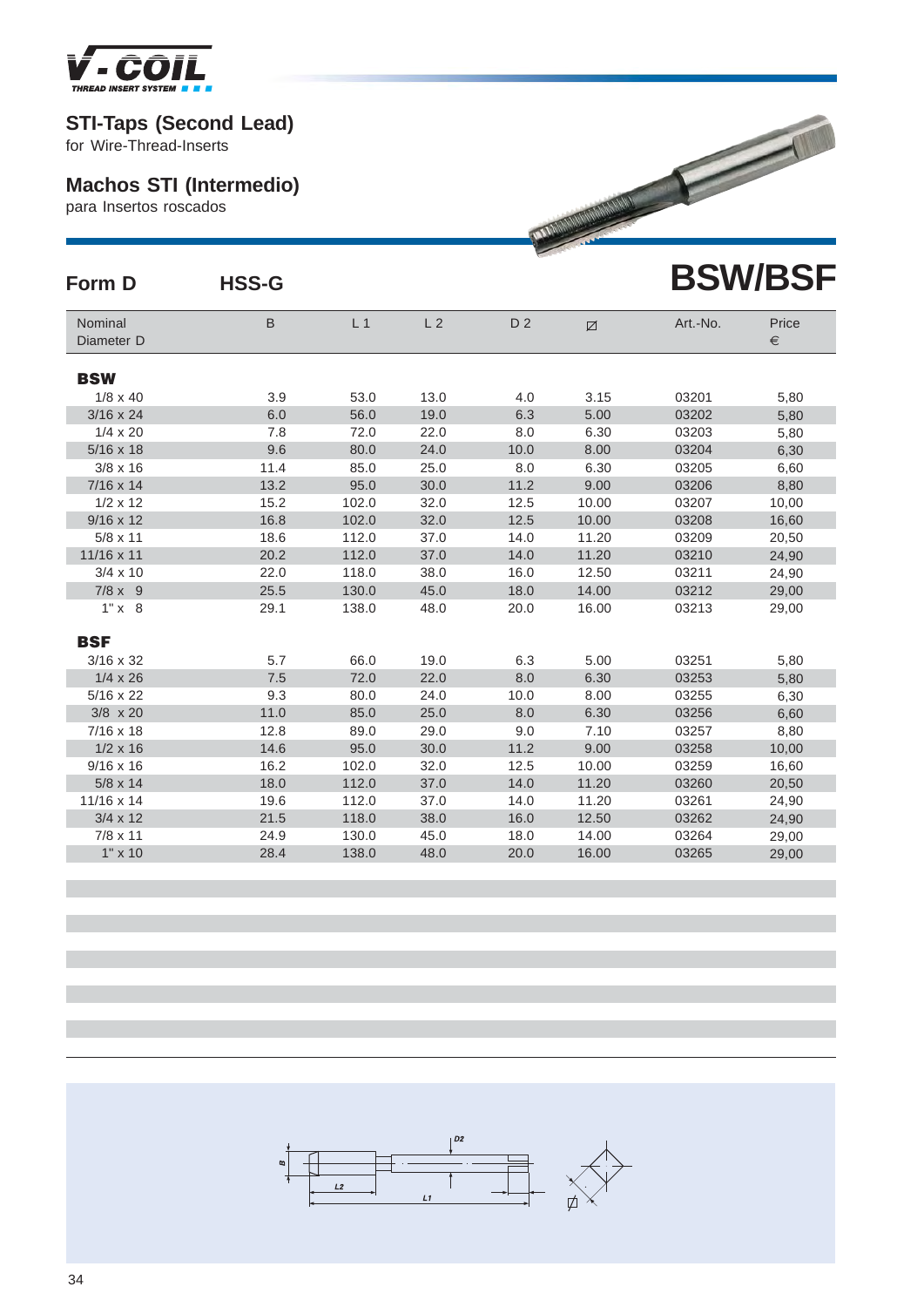

**G (BSP)**

#### **STI-Taps, sets of 2 pcs.**

for Wire-Thread-Inserts

# **Machos Mano STI, en juego de 2 piezas**

para Insertos roscados



#### **HSS-G**

| Nominal<br>Diameter D | B    | L 1 | L <sub>2</sub> | D <sub>2</sub> | Ø    | Art.-No. | Price<br>€ |
|-----------------------|------|-----|----------------|----------------|------|----------|------------|
| G (BSP)               |      |     |                |                |      |          |            |
| $1/8 \times 28$       | 10.8 | 59  | 15             | 8.0            | 6.3  | 03311    | 15,60      |
| $1/4 \times 19$       | 14.7 | 67  | 19             | 11.2           | 9.0  | 03312    | 17,60      |
| $3/8 \times 19$       | 18.3 | 75  | 21             | 14.0           | 11.2 | 03313    | 23,20      |
| $1/2 \times 14$       | 23.1 | 87  | 26             | 16.0           | 12.5 | 03314    | 37,60      |
| $5/8 \times 14$       | 25.1 | 91  | 26             | 18.0           | 14.0 | 03315    | 55,20      |
| $3/4 \times 14$       | 28.6 | 96  | 28             | 20.0           | 16.0 | 03316    | 55,20      |
| $7/8 \times 14$       | 32.4 | 102 | 29             | 22.4           | 18.0 | 03318    | 86,20      |
| 1"<br>x 11            | 36.0 | 109 | 33             | 25.0           | 20.0 | 03317    | 86,20      |
|                       |      |     |                |                |      |          |            |

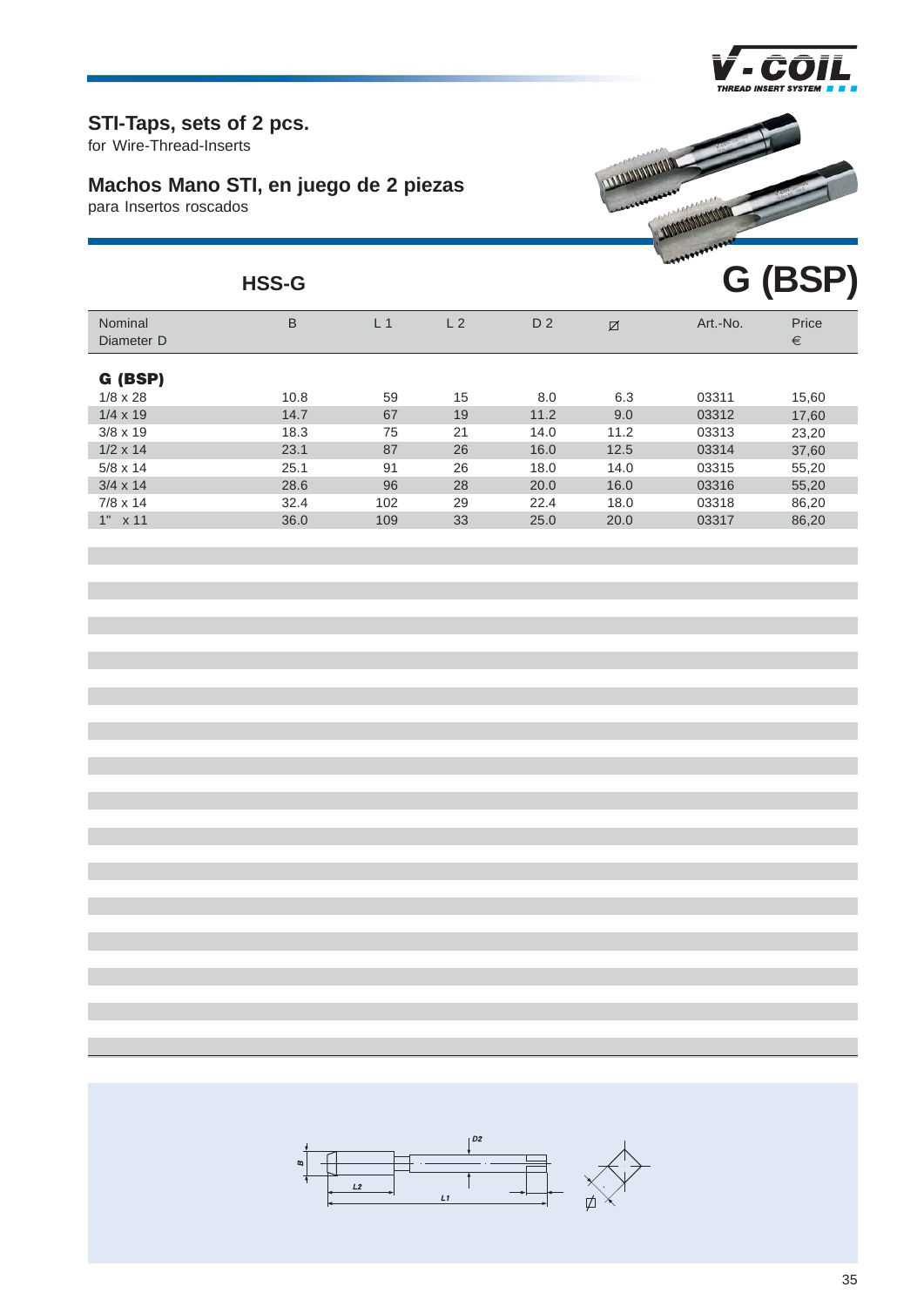

for Wire-Thread-Inserts

# **Machos STI (Intermedio)**

para Insertos roscados

| Form D                              | <b>HSS-G</b> |                |                |                |              |                |              |
|-------------------------------------|--------------|----------------|----------------|----------------|--------------|----------------|--------------|
| Nominal<br>Diameter D               | B            | L <sub>1</sub> | L <sub>2</sub> | D <sub>2</sub> | $\boxtimes$  | Art.-No.       | Price<br>€   |
| G (BSP)                             |              |                |                |                |              |                |              |
| $1/8 \times 28$                     | 10.8         | 59.0           | 15.0           | 8.0            | 6.30         | 03301          | 7,80         |
| $1/4 \times 19$                     | 14.7         | 67.0           | 19.0           | 11.2           | 9.00         | 03302          | 8,80         |
| $3/8 \times 19$                     | 18.3         | 75.0           | 21.0           | 14.0           | 11.20        | 03303          | 11,60        |
| $1/2 \times 14$                     | 23.1         | 87.0           | 26.0           | 16.0           | 12.50        | 03304          | 18,80        |
| $5/8 \times 14$                     | 25.0         | 91.0           | 26.0           | 18.0           | 14.00        | 03305          | 27,60        |
| $3/4 \times 14$                     | 28.6         | 96.0           | 28.0           | 20.0           | 16.00        | 03306          | 27,60        |
| $1" \times 11$                      | 36.0         | 109.0          | 33.0           | 25.0           | 20.00        | 03307          | 43,10        |
| BА                                  |              |                |                |                |              |                |              |
| BA <sub>0</sub>                     | 7.1          | 66.0           | 19.0           | 7.1            | 5.60         | 03321          | 5,80         |
| BA <sub>2</sub>                     | 5.6          | 66.0           | 19.0           | 6.3            | 5.00         | 03323          | 5,80         |
| BA4                                 | 4.4          | 53.0           | 13.0           | 4.5            | 3.55         | 03325          | 5,80         |
| BA6                                 | 3.4          | 50.0           | 13.0           | 3.55           | 2.80         | 03327          | 5,80         |
|                                     |              |                |                |                |              |                |              |
| <b>BS. Brass</b><br>$1/4 \times 26$ | 7.5          | 69.0           |                |                |              |                |              |
| $5/16 \times 26$                    | 9.1          | 76.0           | 19.0<br>20.0   | 8.0<br>10.0    | 6.30<br>8.00 | 03341<br>03342 | 5,80         |
| $3/8 \times 26$                     | 10.7         | 82.0           | 22.0           | 8.0            | 6.30         | 03343          | 6,30<br>6,60 |
| $7/16 \times 26$                    | 12.3         | 84.0           | 24.0           | 9.0            | 7.10         | 03344          | 8,80         |
| $1/2 \times 26$                     | 13.9         | 90.0           | 25.0           | 11.2           | 9.00         | 03345          | 10,00        |
|                                     |              |                |                |                |              |                |              |

**MARINE REPORT OF THE ABOVE AND REPORT OF THE ABOVE AND REPORT OF THE ABOVE AND REPORT OF THE ABOVE AND REPORT** 

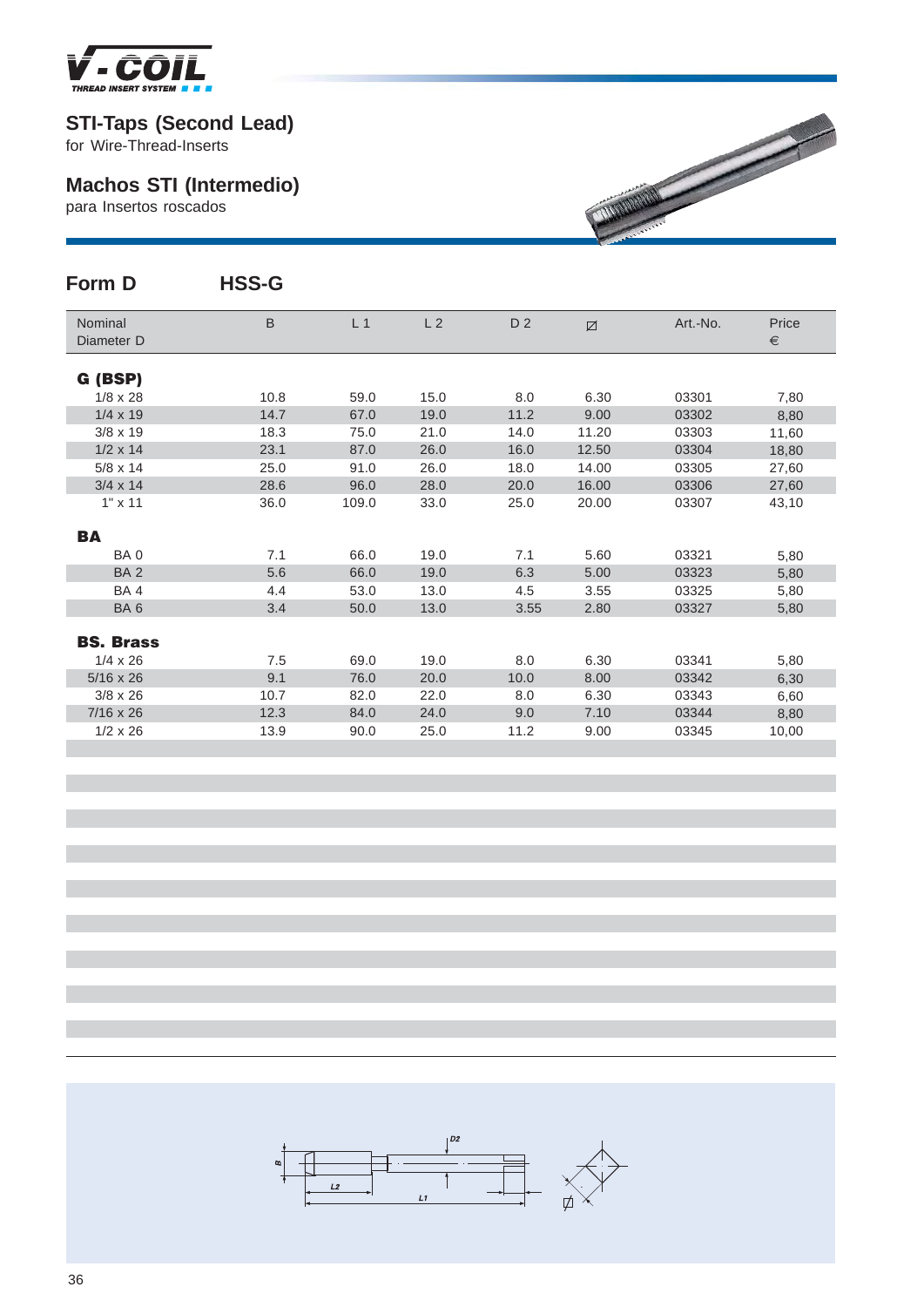

#### **STI-Spark Plug Taps with Pilot Nose**

for Wire-Thread-Inserts ISO 2 (6H)

#### **Machos STI "Spark Plug"**

para Insertos roscados ISO 2 (6H)

| <b>HSS-G</b>          |                  |           |           | Tolerance ISO 1 (4H) |                |                |                |      |          |                |
|-----------------------|------------------|-----------|-----------|----------------------|----------------|----------------|----------------|------|----------|----------------|
| Nominal<br>Diameter D | P                | <b>B1</b> | <b>B2</b> | $L_3$                | L <sub>2</sub> | L <sub>1</sub> | D <sub>2</sub> | Ø    | Art.-No. | Price<br>$\in$ |
| 6<br>M                | $x$ 1.0          | 7.3       | 6         | $\overline{ }$       | 28             | 70             | 8              | 6.3  | 03630    | 11,00          |
| M<br>-8               | x 1.25           | 9.6       | 8         | 9                    | 32             | 75             | 8              | 6.3  | 03631    | 11,00          |
| M 10                  | x <sub>1.5</sub> | 11.9      | 10        | 9                    | 37             | 80             | 9              | 7.1  | 03632    | 13,90          |
| M 10                  | $x$ 1.0          | 11.3      | 10        | 8                    | 30             | 74             | 8              | 6.3  | 03633    | 13,90          |
| M 12                  | $x\ 1.25$        | 13.6      | 12        | 9                    | 32             | 75             | 9              | 7.1  | 03634    | 20,00          |
| M 14                  | $x$ 1.25         | 15.6      | 14        | 10                   | 45             | 90             | 12             | 9.2  | 03635    | 23,20          |
| M 18                  | x <sub>1.5</sub> | 20.0      | 18        | 10                   | 47             | 116            | 16             | 12.5 | 03636    | 33,20          |
|                       |                  |           |           |                      |                |                |                |      |          |                |

#### **Thread Repair Kit**

for spark plug threads

#### **Kit Reparadores de Roscada**

para roscas de las bujías



|   |    |       |              | <b>Alling</b><br>8,40 mm | ammn<br><b>Alling</b><br>12,40 mm | <b>AND</b><br>16,40 mm | Art.-No. | Price<br>$\tilde{\phantom{a}}$ |
|---|----|-------|--------------|--------------------------|-----------------------------------|------------------------|----------|--------------------------------|
| M | 14 | . .25 | No.<br>$-17$ |                          |                                   | ◡                      | 04096    | 48,50                          |
|   |    |       |              |                          |                                   |                        |          |                                |

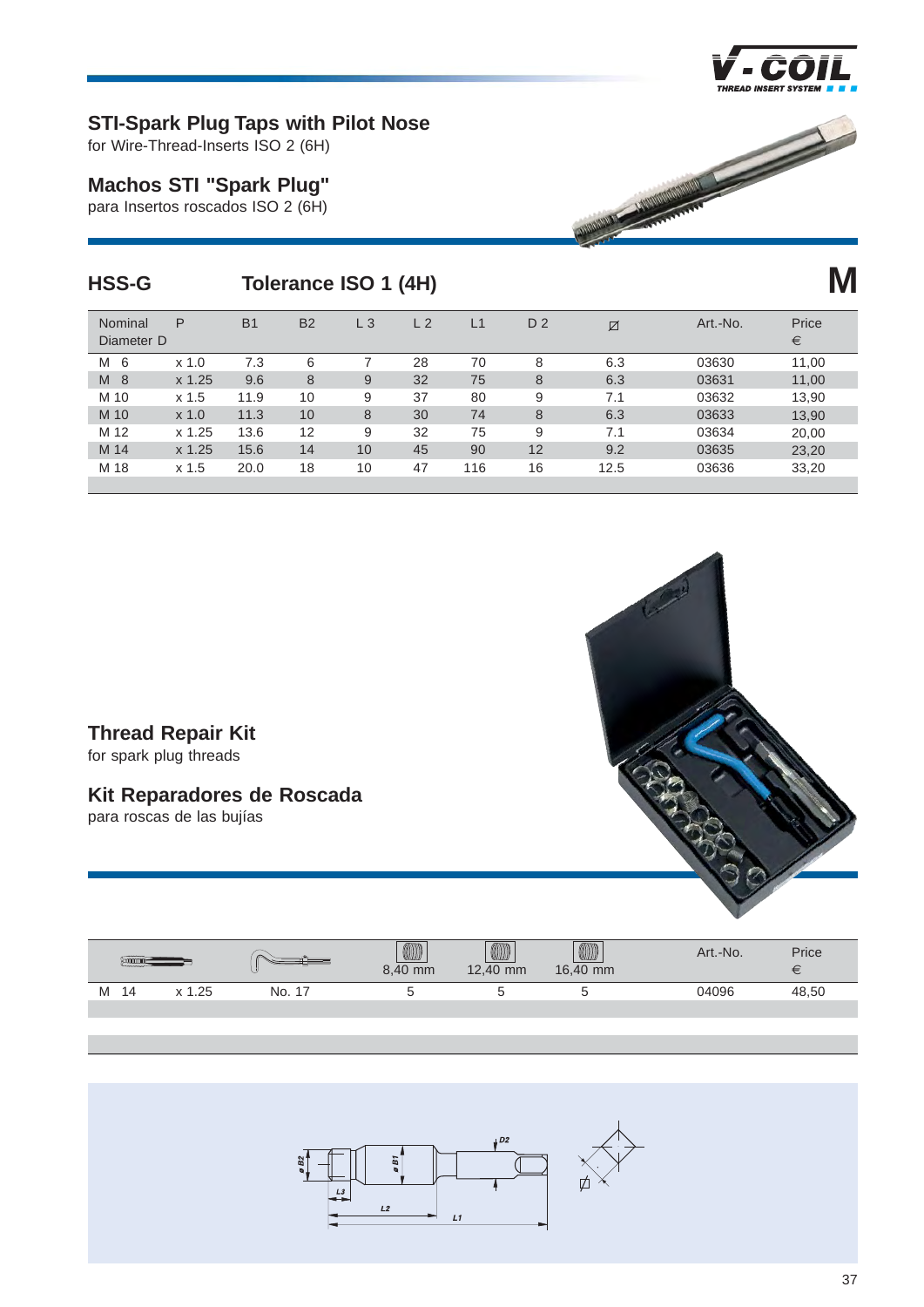

# **STI-Machine Taps (Spiral Point)**

# **Machos Máquina STI (Pasante)**

| <b>STI-Machine Taps (Spiral Point)</b><br>for Wire-Thread-Inserts ISO 2 (6H) |                  |                                                                          |                |                      |                |       |          |            |  |  |  |  |
|------------------------------------------------------------------------------|------------------|--------------------------------------------------------------------------|----------------|----------------------|----------------|-------|----------|------------|--|--|--|--|
|                                                                              |                  | <b>Machos Máquina STI (Pasante)</b><br>para Insertos roscados ISO 2 (6H) |                |                      |                |       |          |            |  |  |  |  |
| Form B                                                                       |                  | <b>HSS-E</b>                                                             |                | Tolerance ISO 1 (4H) |                |       |          |            |  |  |  |  |
| Nominal<br>Diameter D                                                        | P                | B                                                                        | L <sub>1</sub> | L <sub>2</sub>       | D <sub>2</sub> | Ø     | Art.-No. | Price<br>€ |  |  |  |  |
| M <sub>3</sub>                                                               | x <sub>0.5</sub> | 3.6                                                                      | 53.0           | 13.0                 | 4.0            | 3.15  | 03505    | 6,60       |  |  |  |  |
| 3.5<br>M                                                                     | x 0.6            | 4.3                                                                      | 53.0           | 13.0                 | 4.5            | 3.55  | 03506    | 6,60       |  |  |  |  |
| M<br>$\overline{4}$                                                          | $\times 0.7$     | 4.9                                                                      | 58.0           | 16.0                 | 5.0            | 4.00  | 03507    | 6,60       |  |  |  |  |
| M<br>5                                                                       | x 0.8            | 6.0                                                                      | 66.0           | 19.0                 | 6.3            | 5,00  | 03508    | 6,60       |  |  |  |  |
| 6<br>M                                                                       | $x$ 1.0          | 7.3                                                                      | 72.0           | 22.0                 | 8.0            | 6.40  | 03509    | 6,60       |  |  |  |  |
| M<br>$\overline{7}$                                                          | $x$ 1.0          | 8.3                                                                      | 72.0           | 22.0                 | 9.0            | 7.10  | 03510    | 8,30       |  |  |  |  |
| 8<br>M                                                                       | $x\ 1.25$        | 9.6                                                                      | 80.0           | 24.0                 | 10.0           | 8.00  | 03511    | 8,30       |  |  |  |  |
| M8                                                                           | $x$ 1.0          | 9.3                                                                      | 80.0           | 24.0                 | 10.0           | 8.00  | 03512    | 8,30       |  |  |  |  |
| M 10                                                                         | x <sub>1.5</sub> | 11.9                                                                     | 89.0           | 29.0                 | 9.0            | 7.10  | 03515    | 10,00      |  |  |  |  |
| M 10                                                                         | $x$ 1.0          | 11.3                                                                     | 85.0           | 25.0                 | 8.0            | 6.30  | 03517    | 10,00      |  |  |  |  |
| M 12                                                                         | x 1.75           | 14.3                                                                     | 95.0           | 30.0                 | 11.2           | 9.00  | 03520    | 11,60      |  |  |  |  |
| M 12                                                                         | x 1.5            | 14.0                                                                     | 95.0           | 30.0                 | 11.2           | 9.00  | 03521    | 13,20      |  |  |  |  |
| M 12                                                                         | $x\,1.25$        | 13.6                                                                     | 95.0           | 30.0                 | 11.2           | 9.00  | 03522    | 13,20      |  |  |  |  |
| M 14                                                                         | x 2.0            | 16.6                                                                     | 102.0          | 32.0                 | 12.5           | 10.00 | 03527    | 18,30      |  |  |  |  |
| M 14                                                                         | x <sub>1.5</sub> | 16.0                                                                     | 102.0          | 32.0                 | 12.5           | 10.00 | 03528    | 18,30      |  |  |  |  |
| M 14                                                                         | x 1.25           | 15.6                                                                     | 102.0          | 32.0                 | 12.5           | 10.00 | 03529    | 18,30      |  |  |  |  |
| M 16                                                                         | x 2.0            | 18.6                                                                     | 112.0          | 37.0                 | 14.0           | 11.20 | 03533    | 19,30      |  |  |  |  |

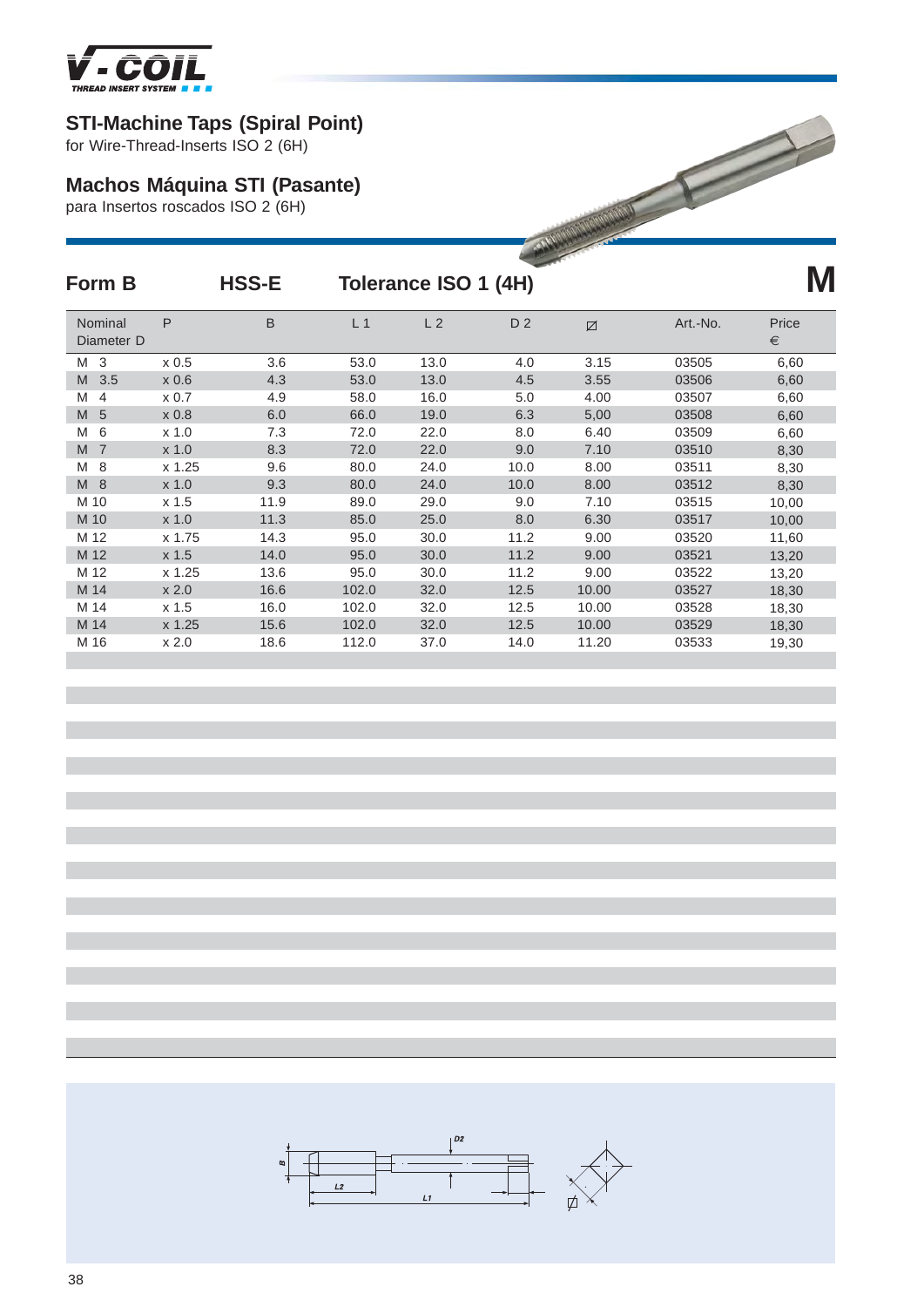

# **STI-Machine Taps (Spiral Flute)**

for Wire-Thread-Inserts ISO 2 (6H)

# **Machos Máquina STI (Helicoidal)**

para Insertos roscados ISO 2 (6H)



| Form C/35°RSP         |         |         | <b>HSS-E</b>   |                | Tolerance ISO 1 (4H) |       |          | M          |
|-----------------------|---------|---------|----------------|----------------|----------------------|-------|----------|------------|
| Nominal<br>Diameter D | P       | $\sf B$ | L <sub>1</sub> | L <sub>2</sub> | D <sub>2</sub>       | Ø     | Art.-No. | Price<br>€ |
| M <sub>3</sub>        | x 0.5   | 3.6     | 53.0           | 13.0           | 4.0                  | 3.15  | 03705    | 6,60       |
| M<br>3.5              | x 0.6   | 4.3     | 53.0           | 13.0           | 4.5                  | 3.55  | 03706    | 6,60       |
| M<br>4                | x 0.7   | 4.9     | 58.0           | 16.0           | 5.0                  | 4.00  | 03707    | 6,60       |
| M<br>5                | x 0.8   | 6.0     | 66.0           | 19.0           | 6.3                  | 5,00  | 03708    | 6,60       |
| M<br>6                | $x$ 1.0 | 7.3     | 72.0           | 22.0           | 8.0                  | 6.40  | 03709    | 6,60       |
| M<br>$\overline{7}$   | $x$ 1.0 | 8.3     | 72.0           | 22.0           | 9.0                  | 7.10  | 03710    | 8,30       |
| M<br>8                | x 1.25  | 9.6     | 80.0           | 24.0           | 10.0                 | 8.00  | 03711    | 8,30       |
| M<br>8                | x 1.0   | 9.3     | 80.0           | 24.0           | 10.0                 | 8.00  | 03712    | 8,30       |
| M 10                  | x 1.5   | 11.9    | 89.0           | 29.0           | 9.0                  | 7.10  | 03715    | 10,00      |
| M 10                  | $x$ 1.0 | 11.3    | 85.0           | 25.0           | 8.0                  | 6.30  | 03717    | 10,00      |
| M 12                  | x 1.75  | 14.3    | 95.0           | 30.0           | 11.2                 | 9.00  | 03720    | 11,60      |
| M 12                  | x 1.5   | 14.0    | 95.0           | 30.0           | 11.2                 | 9.00  | 03721    | 13,20      |
| M 12                  | x 1.25  | 13.6    | 95.0           | 30.0           | 11.2                 | 9.00  | 03722    | 13,20      |
| M 14                  | x 2.0   | 16.6    | 102.0          | 32.0           | 12.5                 | 10.00 | 03727    | 18,30      |
| M 14                  | x 1.5   | 16.0    | 102.0          | 32.0           | 12.5                 | 10.00 | 03728    | 18,30      |
| M 14                  | x 1.25  | 15.6    | 102.0          | 32.0           | 12.5                 | 10.00 | 03729    | 18,30      |
| M 16                  | x 2.0   | 18.6    | 112.0          | 37.0           | 14.0                 | 11.20 | 03733    | 19,30      |

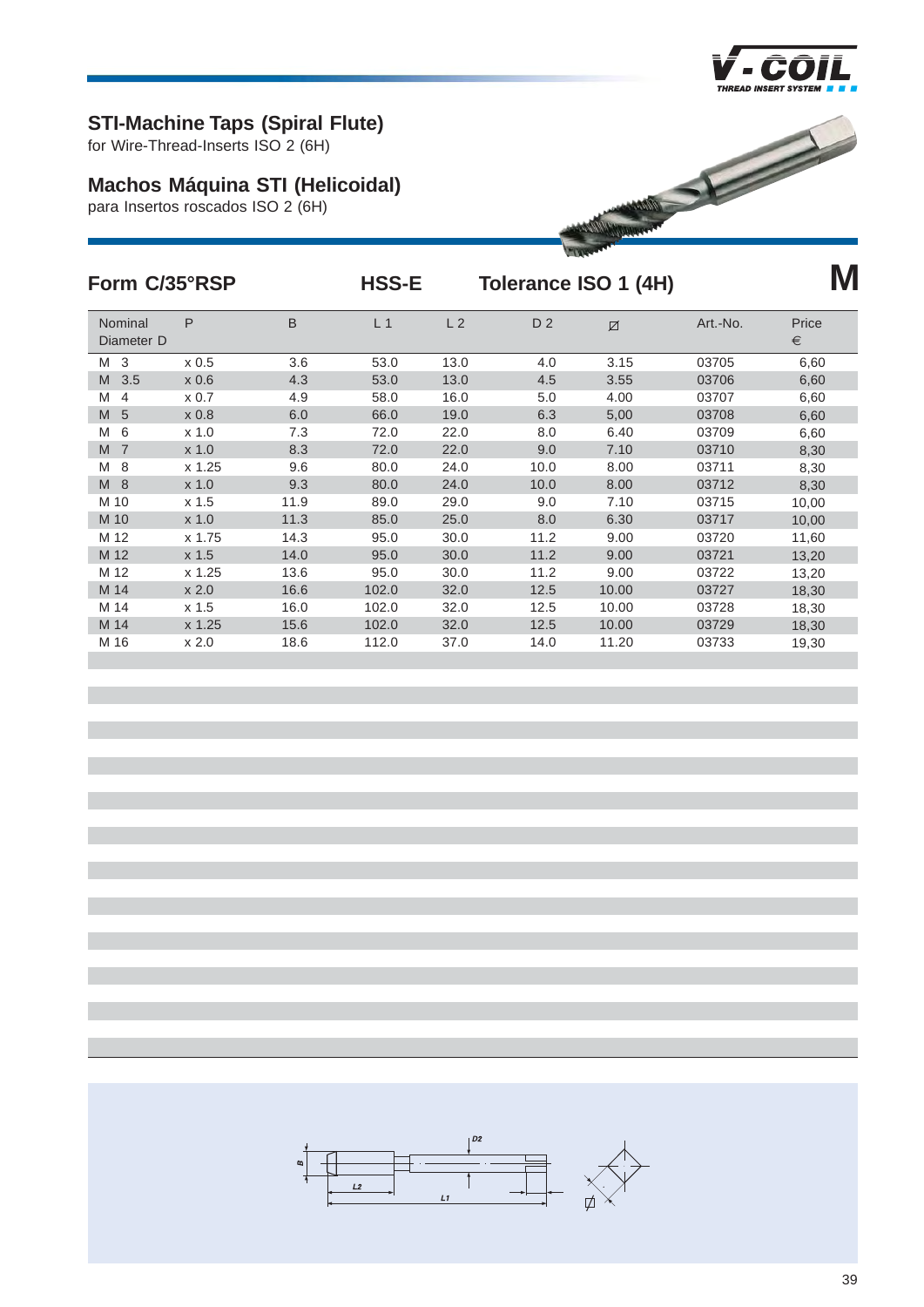

#### **STI-Fluteless Taps**

for Wire-Thread-Inserts ISO 2 (6H)

#### **Machos STI por Laminación**

para Insertos roscados ISO 2 (6H)



# **HSS-E Tolerance ISO 1 (4H)**

| Nominal<br>Diameter D | P                | B    | L <sub>1</sub> | L <sub>2</sub> | D <sub>2</sub> | Ø    | Art.-No. | Price<br>€ |
|-----------------------|------------------|------|----------------|----------------|----------------|------|----------|------------|
| M<br>-3               | x <sub>0.5</sub> | 3.6  | 53.0           | 13.0           | 4.0            | 3.15 | 03605    | 10,00      |
| M<br>$\overline{4}$   | $\times 0.7$     | 4.9  | 58.0           | 16.0           | 5.0            | 4.00 | 03607    | 10,80      |
| 5<br>M                | x 0.8            | 6.0  | 66.0           | 19.0           | 6.3            | 5,00 | 03608    | 10,80      |
| M<br>- 6              | $x$ 1.0          | 7.3  | 72.0           | 22.0           | 8.0            | 6.40 | 03609    | 12,40      |
| M 8                   | x 1.25           | 9.6  | 80.0           | 24.0           | 10.0           | 8.00 | 03611    | 14,90      |
| M 10                  | x <sub>1.5</sub> | 11.9 | 89.0           | 29.0           | 9.0            | 7.10 | 03615    | 17,60      |
| M 12                  | x 1.75           | 14.3 | 95.0           | 30.0           | 11.2           | 9.00 | 03620    | 24,90      |
|                       |                  |      |                |                |                |      |          |            |

# **Core Hole Diameter recomendado**

# **Recommended Diámetro de taladro para roscar**

| ◡ | M <sub>3</sub> | M 4 | M 5 | M 6 | $M_8$ | M 10 | M 12 |
|---|----------------|-----|-----|-----|-------|------|------|
| Ø | 3,4            | 4,6 | 5,6 | 6,8 | 9,0   | 11,2 | 13,4 |

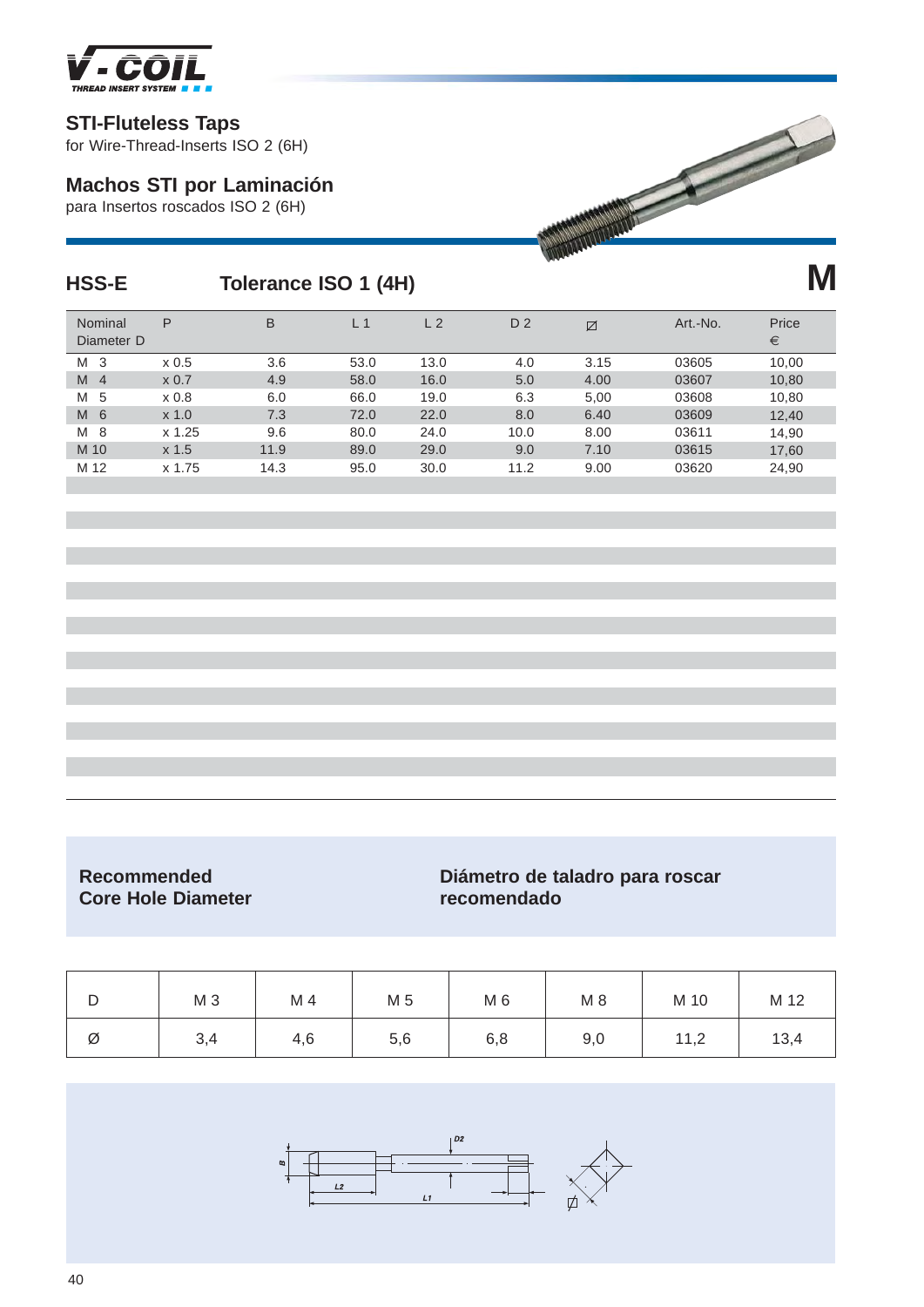

## **STI-Taps V-COIL rapid**

for Wire-Thread-Inserts ISO 2 (6H)

#### **Macho STI V-COIL rapid**

para Insertos roscados ISO 2 (6H)



| Form D                |      | <b>HSS-G</b>   |                | Tolerance ISO 1 (4H) |          |            |
|-----------------------|------|----------------|----------------|----------------------|----------|------------|
| Nominal<br>Diameter D | B    | L <sub>1</sub> | L <sub>2</sub> | Ö                    | Art.-No. | Price<br>€ |
| M 2.5 x 0.45          | 3.1  | 36.0           | 11.0           | 1/4"                 | 03090    | 3,50       |
| $3 \times 0.5$<br>M   | 3.6  | 36.0           | 11.0           | 1/4"                 | 03091    | 3,50       |
| M<br>$4 \times 0.7$   | 4.9  | 36.0           | 13.0           | 1/4"                 | 03092    | 3,70       |
| M<br>$5 \times 0.8$   | 6.0  | 36.0           | 16.0           | 1/4"                 | 03093    | 3,70       |
| M<br>$6 \times 1.0$   | 7.3  | 36.0           | 17.0           | 1/4"                 | 03094    | 5,40       |
| M<br>8 x 1.25         | 9.6  | 42.0           | 20.0           | 1/4"                 | 03095    | 7,30       |
| $10 \times 1.5$<br>M  | 11.9 | 50.0           | 24.0           | 1/4"                 | 03096    | 9,70       |
| M 12 x 1.75           | 14.3 | 50.0           | 29.0           | 1/4"                 | 03097    | 10,50      |
|                       |      |                |                |                      |          |            |
|                       |      |                |                |                      |          |            |

# **STI-Drills V-COIL rapid**

# **V-COIL rapid Broca STI**



| Nominal<br>Diameter D | L <sub>1</sub> | S <sub>2</sub> | Ō    | Art.-No. | Price<br>€ |
|-----------------------|----------------|----------------|------|----------|------------|
| $2.6$ mm              | 36.0           | 16.0           | 1/4" | 03080    | 3,60       |
| $3.2 \text{ mm}$      | 36.0           | 16.0           | 1/4" | 03081    | 3,60       |
| $4.2 \text{ mm}$      | 36.0           | 16.0           | 1/4" | 03082    | 3,60       |
| $5.2 \text{ mm}$      | 46.0           | 26.0           | 1/4" | 03083    | 3,60       |
| $6.3 \text{ mm}$      | 46.0           | 26.0           | 1/4" | 03084    | 3,60       |
| $8.3 \text{ mm}$      | 46.0           | 26.0           | 1/4" | 03085    | 4,60       |
| $10.4$ mm             | 50.0           | 33.5           | 1/4" | 03086    | 6,00       |
| $12.4 \text{ mm}$     | 50.0           | 33.5           | 1/4" | 03087    | 7,10       |